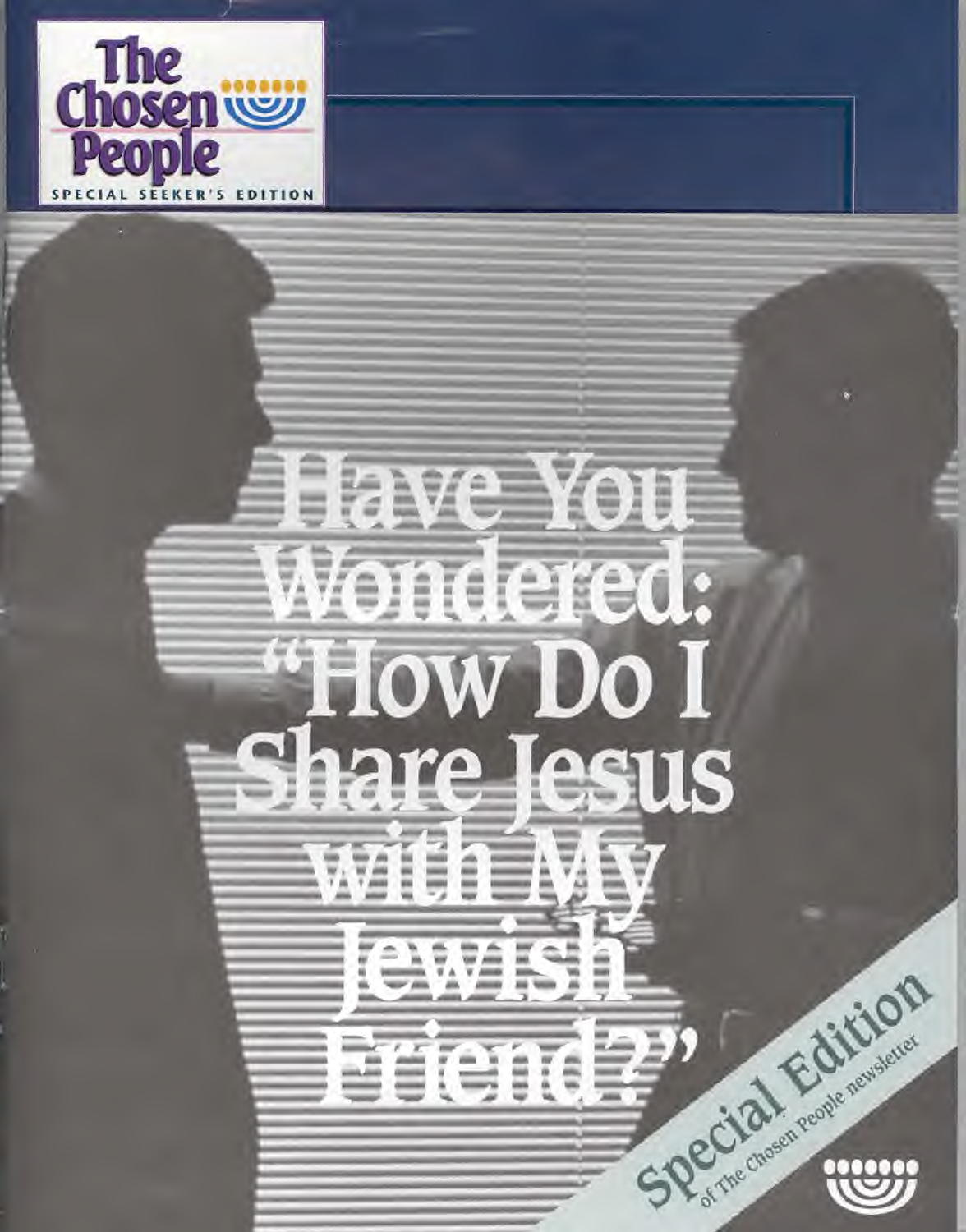*Chosen People* Ministries has provided this Special Edition for you to pass on to your Jewish friend . . . just tear off this *cover . . .* 

Dear friend,

Shalom in the great name of Jesus our Messiah! As you can already tell, our Chosen People newsletter is quite different this month. One of our traditions is to provide at least one newsletter every year that you—our dear friends and supporters—can give to your Jewish friends who do not know the Lord. Well ... this is it! Our special evangelistic issue of *The Chosen People!* 

As you read through the publication yourself, I know you will be blessed by the testimonies of Jewish people who have found the Lord. Some of the articles answer several of the usual objections to the Gospel that Jewish people often have. I hope these will encourage you and provide some useful information for your witness. And hopefully, your friends will find the Scriptures to be persuasive and will believe in the Messiah Jesus as their personal Savior.

If you need more copies of the newsletter, simply fill in the attached coupon and tell us how many you need. If you would like us to send copies of this special newsletter directly to your Jewish friend, then just give us their name and address on the coupon and we will do this for you.

In addition, if you or your Jewish friends have questions or need to speak with someone, please feel free to call my special assistant, Dr. Ben Alpert, at (800)236-2114. He will speak with you or your Jewish friend or refer you to one of our local works that might be closer. It is our hope that some of our missionary staff might even be able to visit your Jewish friends who show an interest in the Gospel message.

On the reverse side of this cover, we have provided a list of some books and

*2210re* 

 $\sqrt{2\pi/4}$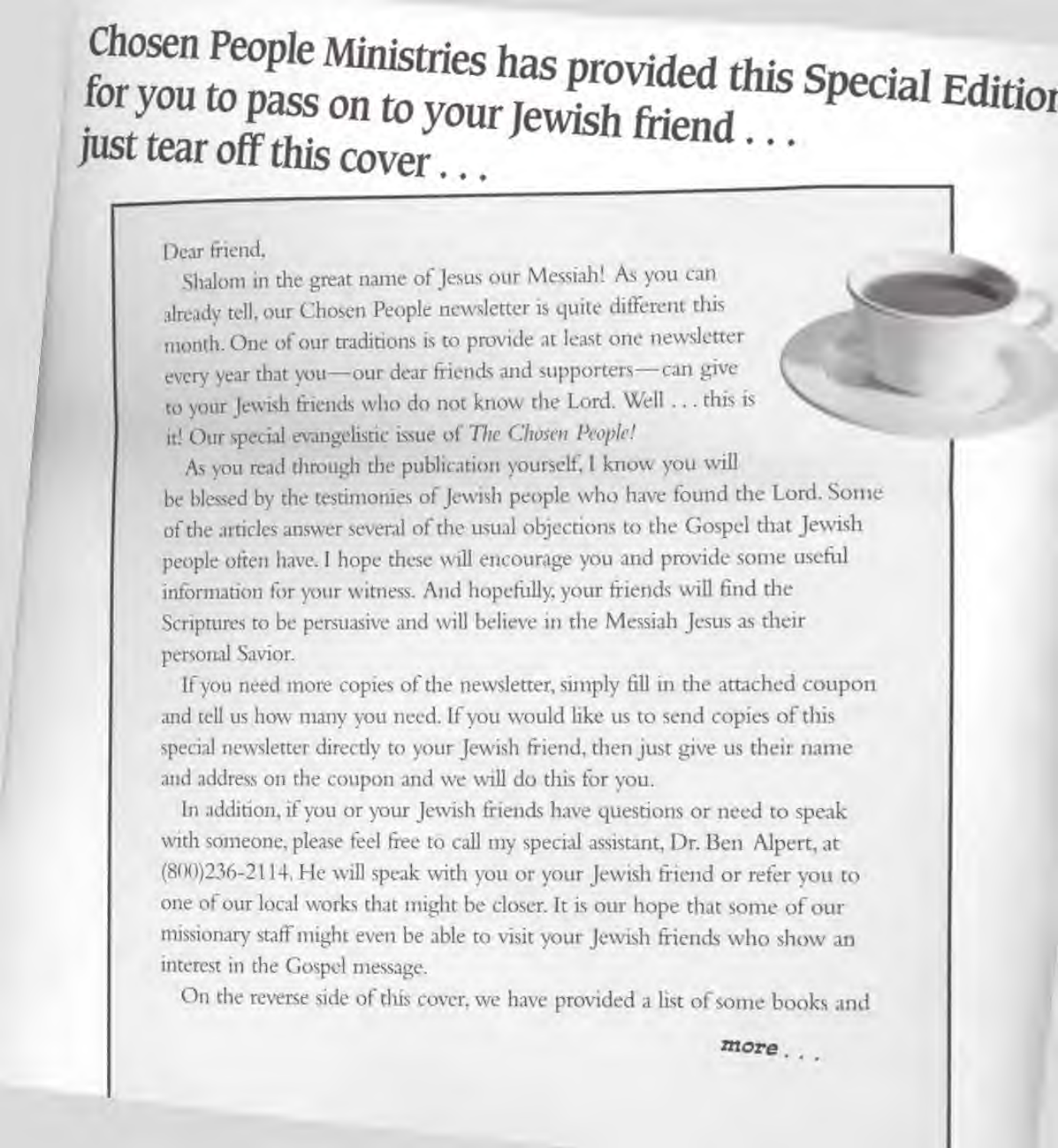

## FINDING **EARC** in a <u>I ROUBLED</u> JORLD

"You will keep him in perfect peace whose mind is stayed on You, because he trusts in You." סמוד תצר שלום ו שלום כי כך בטוח: Isaiah 26:3

The Sea of Galilee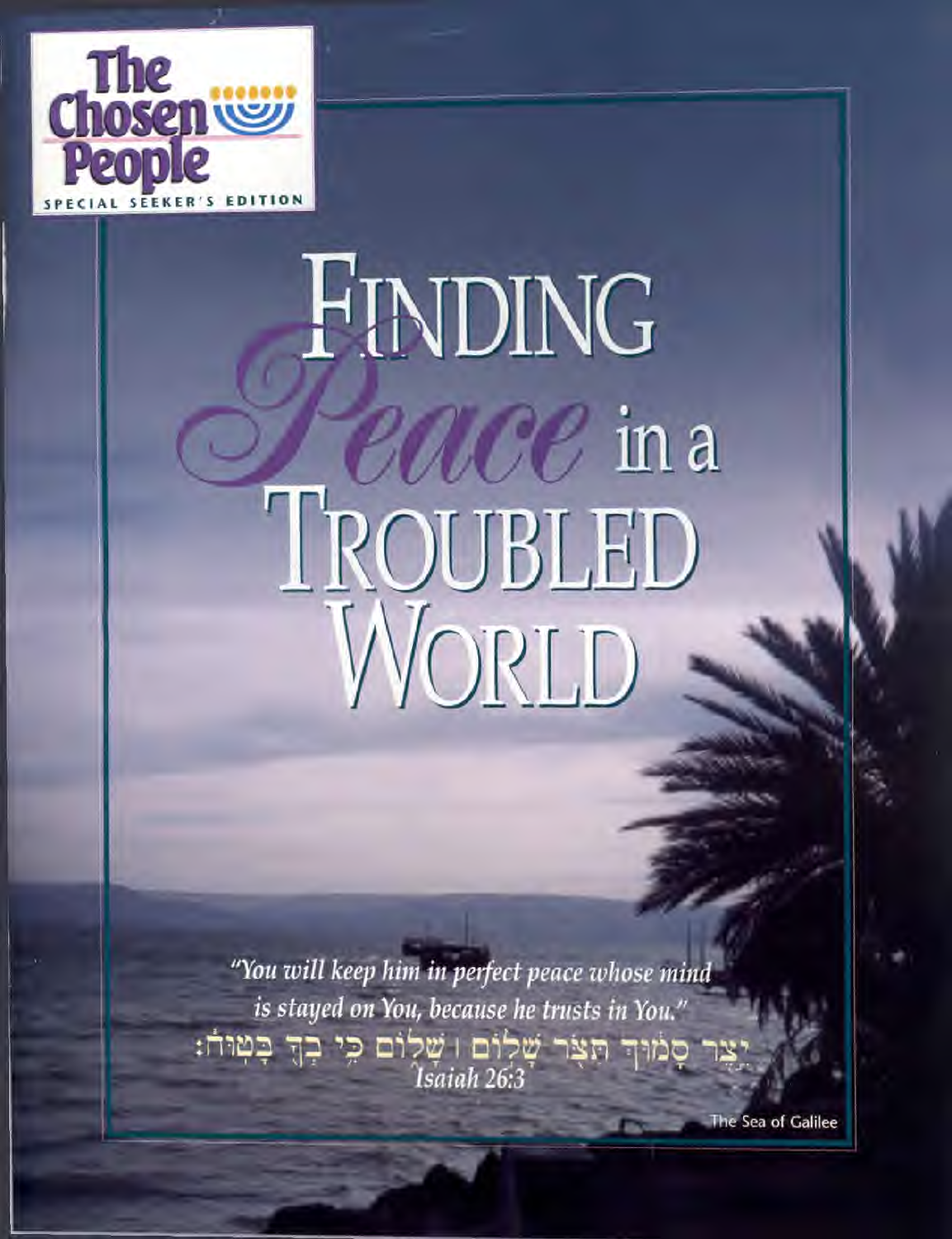# "In the<br>Beginning"

rcheologists search for artifacts. Paleontologists  $|\Delta|$ uncover old bones. Genealogists shake the family tree for a deeper understanding of the road once traveled. Each science, in its own way, is concerned with origin and continuity—how the past has shaped the present, and the mysterious connection between them. Although the work required in each of these disciplines is mostly tedium, from time to time some fortunate soul is present at a discovery which radically changes commonly held perceptions with new understanding. It is as though a thousand years of tarnish is wiped away, leaving the silver to gleam as brightly as the day it first met sunlight.

There is something of this quality of eye-opening discovery for a Jewish person who is willing to explore the connection between Judaism and the fledgling faith of the first century Jewish followers of the Way of the Messiah. Anyone willing to dig through twenty centuries of church history to those early days just may hit unexpected pay dirt.

Go back before there were cathedrals, creeds, and crusades; go back before there was even such a word as "Christian," and what will you find?

One startling thing to come to grips with is the fact that Gentile followers had not yet made the scene.

Luke's account of Jesus' life ends with the observation that after the departure of Jesus, the newly energized followers returned to Jerusalem. "And [they] were continually in the Temple, praising and blessing God." (Luke 24:53) This is not merely an off-handed observation. It would never have occurred to these Jewish followers that there was anything out of the ordinary about returning to the Temple to worship. It was, for them, the most natural thing in the world. If some twentieth century authority figure had approached them to say, "Just a moment, you aren't Jewish any more," they would not have had the slightest idea what he was talking about.

Another odd thing is the response of the Jewish followers recorded in the second volume of Luke's account, the Acts of the Apostles. Again the resurrected Messiah is addressing his Jewish followers. And the very first question Luke records them asking is, "Lord, will You at this time restore the kingdom to Israel?" (Acts 1:6) The point is that for those early Jewish followers, Jesus' teaching on the kingdom was so closely bound up with their national aspirations as Jews that they were unable to conceive of a kingdom apart from the restoration of their own national fortunes.

As we know, historical events unfolded in a way none of them could foresee. Yet even so, the final irony is that the earliest recorded question the leadership of the church had to settle was what to do with the Gentiles who wished to join the church! Were Gentiles even capable of receiving the Holy Spirit?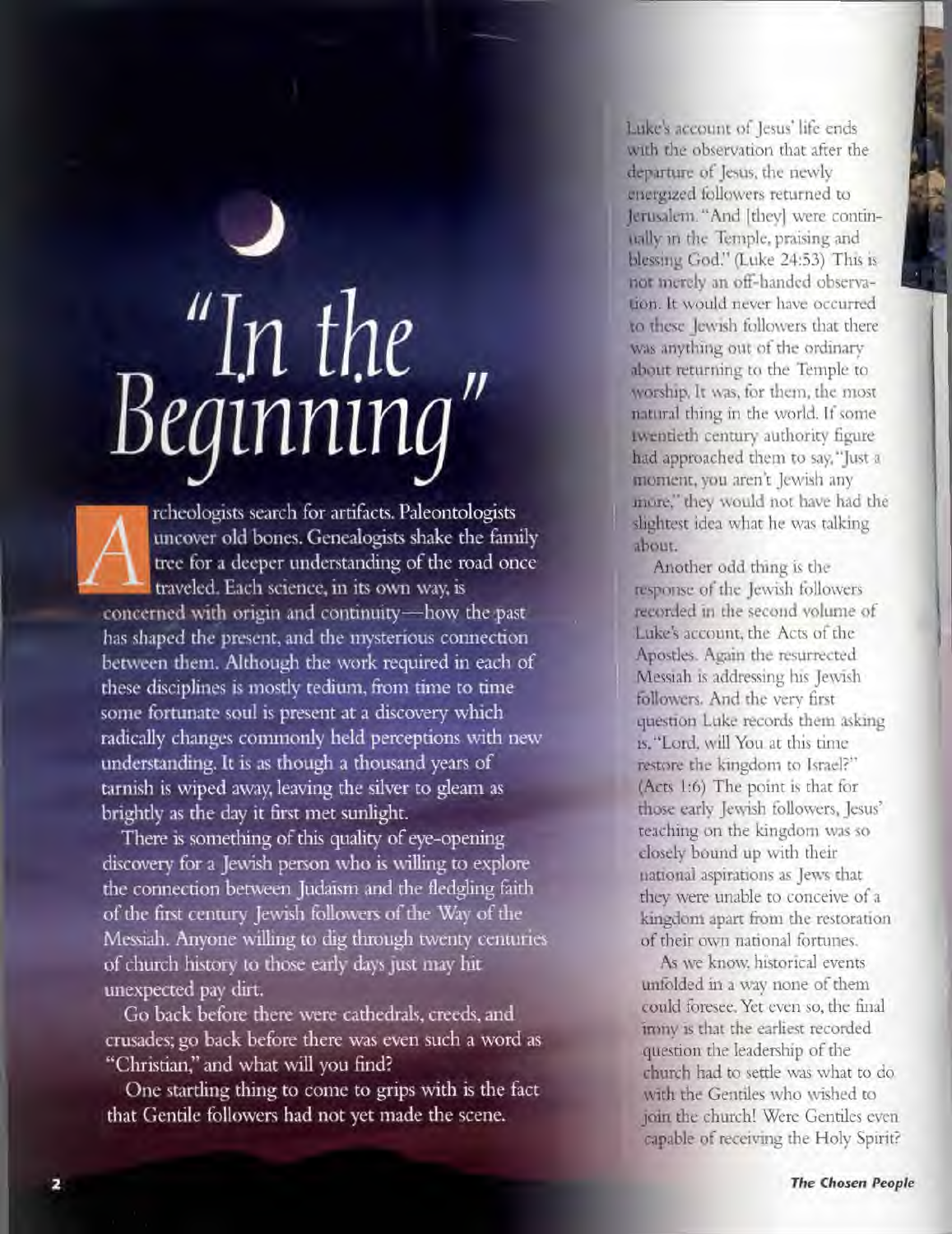

#### **Evidently**

**so (Acts 11). And, irony of all ironies, did Gentiles have to become Jews in order to join the church? Evidently not (Acts 15). Until roughly 85 C.E., it was still theoretically possible, from the standpoint of the Jewish establishment, to accept the claims of the New Testament and remain a Jew. However, this wholesale inclusion of the Gentiles apart from the requirements of** 

**the Law was the point at which the two faiths have seemingly irrevocably diverged.** 

**A, V 13's day of the Con-1.01 krow and 2.01 krow** y Pil, and travelled in **ft"' ,w- ,yria**  •••=7,,,.., **Toff Mg**  *d* 

**<sup>31</sup> 5•/:',4; ',:\*37:33/1** 

rea<br>1982<br>1982

**44" voe. 1-Pr.):art; ''rt** 

**-,vsa**

**I say seemingly because, after all, the proof of the pudding lies not in the outcome of Talmudic disputes, or the canons of the church. Nothing that has occurred since the appearance of Jesus can alter the fact that he himself was a Jew, the first followers were Jewish, and that there was not even the hint of an idea that to accept him and his teachings would change the identity of a Jew to anything else. If that were true then, why in the world**  should it be any **different today?** 

## The Good News According to Isaiah

**ou might not think of Isaiah the Prophet in the same breath as Yeshua (Jesus). After all, the Book of Isaiah is a part of the Tenach (Old Covenant Scriptures). But have you considered the incredible predictions made by this remarkable prophet who presented the Word of God during the reign of four kings of Judah?**   $\sum_{0}^{n}$ 

**Isaiah spoke of a special child who would be born (Isaiah 9:6; 9:5 Masoretic Text). This child would rule over God's people (Micah 5:2;** 

**5:1 M.T.)—the government would be on his shoulders. ",, This figurative description**  refers to the kingly robe to be worn by the Messiah.

**not govern well, the long awaited Messiah would govern properly.**  Although it is sadly true *'40* **that in Isaiah's day**  Judah's leaders often did

The descriptive names of **the child include "Mighty God" and "Everlasting Father." These royal titles speak powerfully of the divinity of the child (compare with Micah 5:2; 5:1 M.T.— "...** *whose goings forth are from of old, from everlasting").* **Only one person in human history can be viewed as this divine/human person: Yeshua of Nazareth, who made the remarkable statement,**  *"...Wore Abraham was, I AM"*  **(John 8:58). The Messiah is also called "Prince of Peace," referring to His eternal rule of peace with** 

**justice and righteousness (see Isaiah 9:7; 9:6 M.T.).** 

**Isaiah also spoke of a servant who would suffer (Isaiah 52:13- 53:12). This servant would have a unique role to play—being despised and rejected, and taking upon himself the sins of the people (53:3-8). Following his burial this servant would be resurrected (53:10-11) and greatly honored by God (53:12). The identity of this servant, just like the child of Isaiah 9:6 (9:5 M.T.), can be only one person—the Messiah. For centuries men and women of faith held fast to these promises, waiting with expectation for them to come to pass. And although these prophetic words would be fulfilled in a somewhat unexpected way, those whose eyes were filled with the light of faith would recognize the one whose coming Isaiah had foretold.** 

**Yeshua came first as a child who would grow up to give his** life as a **sacrifice for the people. He** is **going to come again as the reigning king who will take the government upon his shoulders and usher in eternal peace. His kingdom will be everlasting, and through its power every hint of wickedness and injustice will be swept away. Its subjects will be forever joyful in the presence of the King of Kings. You can be a part of this divine kingdom by trusting in the Messianic king. We offer you Yeshua, who loved you and gave himself for you. Receive him today.**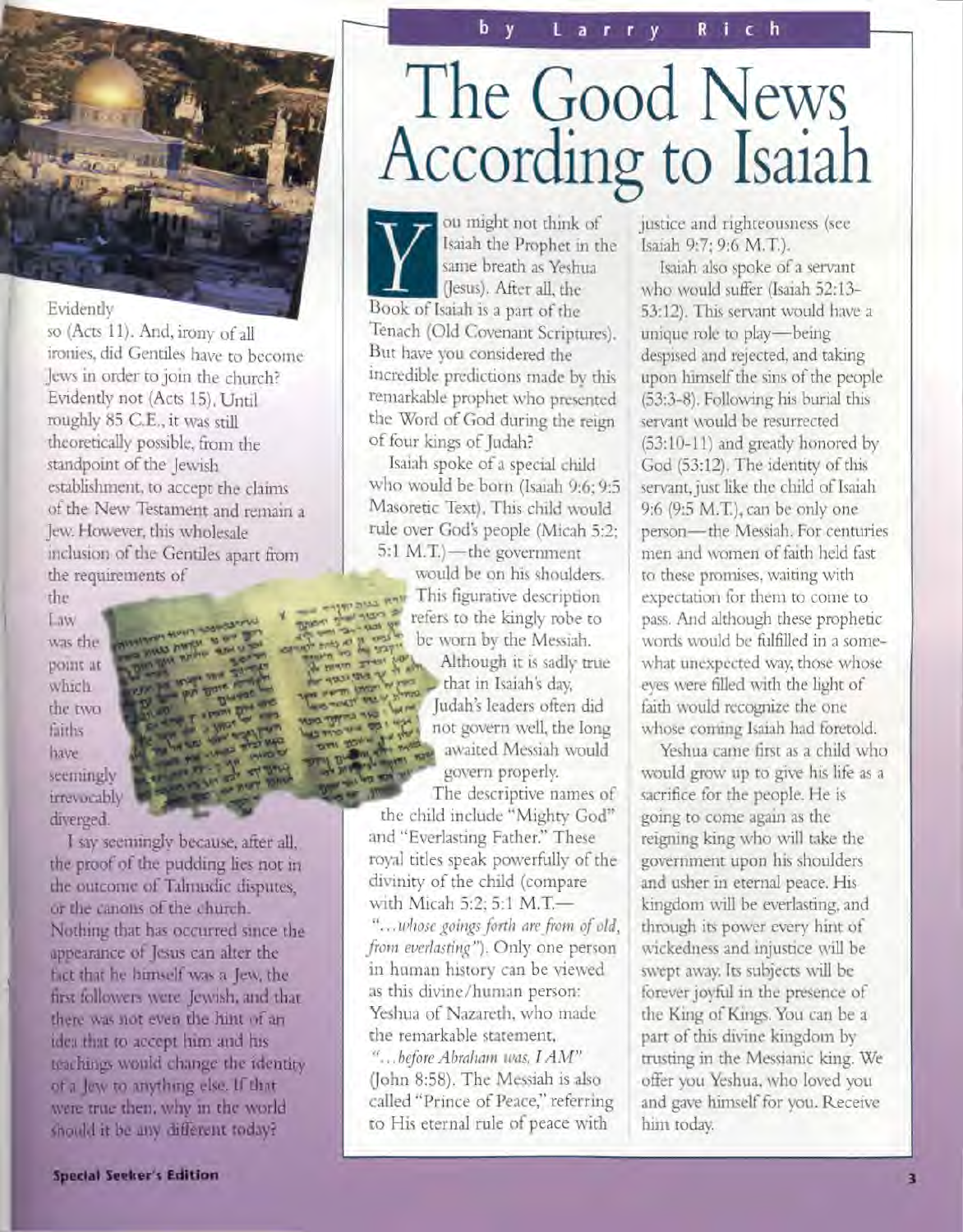#### **<sup>b</sup>**y **D** e n n i s K a r



**did** you stop being Jewish?" **'11 never forget the day that my friend's mother came up to me and asked, "So why I had just accepted Yeshua as my Messiah less than a year before, and she was offended.** 

**"Ruthie," I said, "I'm still as Jewish as I ever was—maybe more so." I'm sorry to say, she was not convinced.** 

**My mom comes from the same school of thought, although she is now studying the Bible with me to see if what I believe might be true after all. Many people believe that it is a conflict in terms for Jewish people to believe in Jesus, Yeshua haMashiach.** 

**• The answer is quite simple. I wish that I had been able to share it with Ruthie, but I didn't have this simple illustration to give her then.**  You see, when I was a little **"boychik" in my mom's arms some** 

**48 years ago, my belief system consisted of the following:** 

**I believe that when I am hungry, I will cry!** 

**I believe that I am happier in a dry diaper than in a wet one!** 

**I believe that waking up Mom and Dad three times a night is fun!** 

**Was I Jewish back then? Of course I was! Every Ruthie would concede to that. My belief system, or lack of one, had nothing to do with whether or not** 

**I was Jewish. So if what I believed when I was ; born had no bearing on my Jewishness, why would my beliefs have any bearing on my Jewishness now that I believe in the Messiah of Israel? It** 

**shouldn't and it doesn't. I was born Jewish and I will always remain Jewish. That is a simple fact of my life. My parents were Jewish and so am I.** 

av de

**In the same way, my four children are Jewish too. They were Jewish before they had a chance to believe anything. You see, being Jewish is being a descendant of the patriarchs, Abraham, Isaac and Jacob. That is the simple Biblical definition and one we should all agree with.** 

**I find it very interesting to** 

**remember that modern-day Christianity was really started as a Jewish, spiritual revolution that totally changed the face of the earth. Nineteen hundred years ago, to be Gentile and believe in Israel's Messiah was the exception, not the rule. How times have changed as God works out His plan to bring salvation to all the world.** 

**My prayer is that Jews and Gentiles alike will come to understand that believing in** 

**the One** 

**who gives • eternal life is not a matter of heritage but of faith. We are Jewish or Gentile by birth. We are** 

**given eternal life by faith. That faith is in the one true God, the God of the**  Jew and the Gentile, the God who sent His only **begotten Son**, as **Vi prophesied in the Hebrew**  Scriptures, to be the **atonement for our sins.** 

**"I he question is not if you are Jewish or Gentile. The question is whether you have received the life of the Son of God.** 

**Isaiah 9:6** *"For unto us a Child is born, unto us a Son is given; and the* 

*government will be upon His shoulder. And His name will be called Wonderful, Counselor, Mighty God, Everlasting Father, Prince of Peace."* 

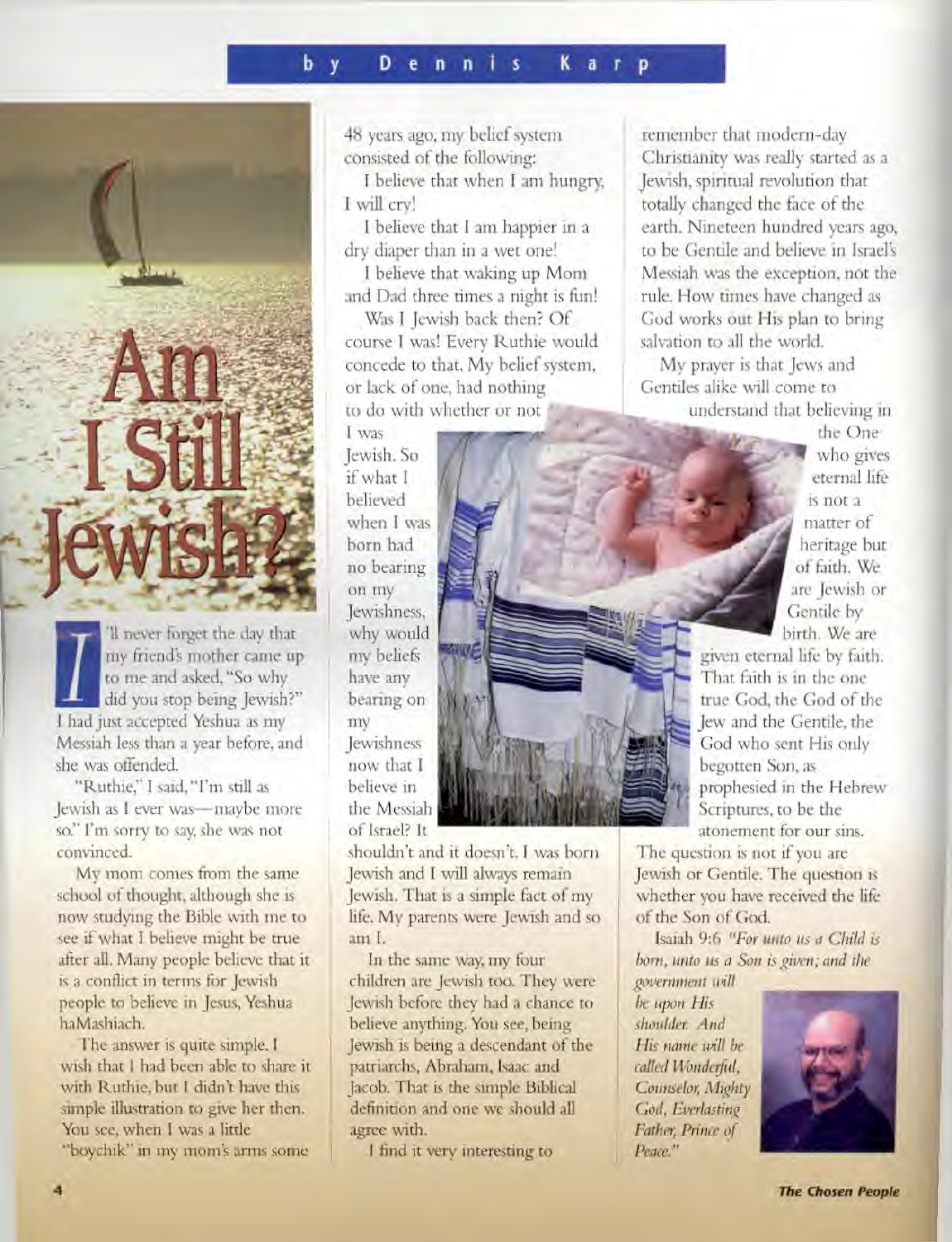#### y Michael Wechsler

*f only you knew the*<br> *Hebrew!* How ofter<br> **heard that phrase we believe to believe** *Hebrew!* How often I heard that phrase when I first came to believe that Jesus is the Messiah foretold in the Hebrew Scriptures. I had stopped attending Hebrew school after my Bar Mitzvah. How could I debate the meaning of the Hebrew text with anyone? Yet the arguments that people were bringing to me needed to be answered, and I would never have been satisfied to leave that challenge untaken.

A year after graduating from college I had the opportunity to visit Israel for the first time. While there, I purchased a Bible containing both the Tenach and New Covenant in Hebrew. As soon as I returned to the States, I set aside a certain amount of time to read a paragraph each day ...then a chapter ... then two. Three years later, I had achieved a comfortable proficiency in reading and understanding the text-both the Classical Hebrew of the Tenach and the Modern Hebrew translation of the New Covenant.

Not yet satisfied, I went on to complete an M.A. in Hebrew Bible and Semitic Languages, and am currently a doctoral candidate in one of the most rigorous programs for Hebrew language and literature in the world at the University of Chicago. What's more, in the course of my studies, I've found a sound answer to refine every single argument that I've heard concerning the "meaning" of the Hebrew text of the Bible—often supplied from the vast sea of Medieval and



Modern Jewish scholarship itself.

For example, consider the disputed word *almah* in Isaiah 7:14 *("Therefore the* **LORD** *Himself will give you a sign: Behold, the virgin [almah] shall conceive and bear a Son, and shall call His name Immanuel.").* Why does this word properly mean "a young woman who is a virgin" and not simply "a young woman"? This meaning is clearly attested by the ancient translations of *almah—the*  two most important of which were made by Jewish scholars (the Septuagint and the Peshitta). Yet the most significant evidence for this meaning has been set forth by the Jewish scholar, Cyrus H. Gordon, a leading specialist in Ugaritic (a) Hebrew cognate). He points out the occurrence of the exact Ugaritic cognate of *almah* as used in synonymous parallelism with the

exact Ugaritic cognate of *betulah* ("virgin").

For every single disputed messianic prophecy, an explanation similar to any of the above—based upon grammar as well as the literary-historical context may be set forth. The bottom line is that good arguments can be presented from either side of the debate; the final determination of whether or not Jesus is in fact the promised Messiah ultimately resides in the individual's own expression of faith. It requires the honest seeker of truth to not only consider the grammatical nature of the text itself, but also the collective testimony of the Hebrew Scriptures

concerning who the Messiah is. To make the decision to believe

in Jesus requires much more than a knowledge of Hebrew—it requires an outlook on this world and our place in it which is consistent with that of the Bible: a recognition of one's sinfulness before God (Ecclesiastes 7:20), an understanding that substitutionary sacrifice is the only basis for atonement that God has ever allowed (Leviticus 17:11), and a humble acceptance of that sacrifice as provided in the death and resurrection of the Messiah,

Jesus of Nazareth (Isaiah 53:5, 10).

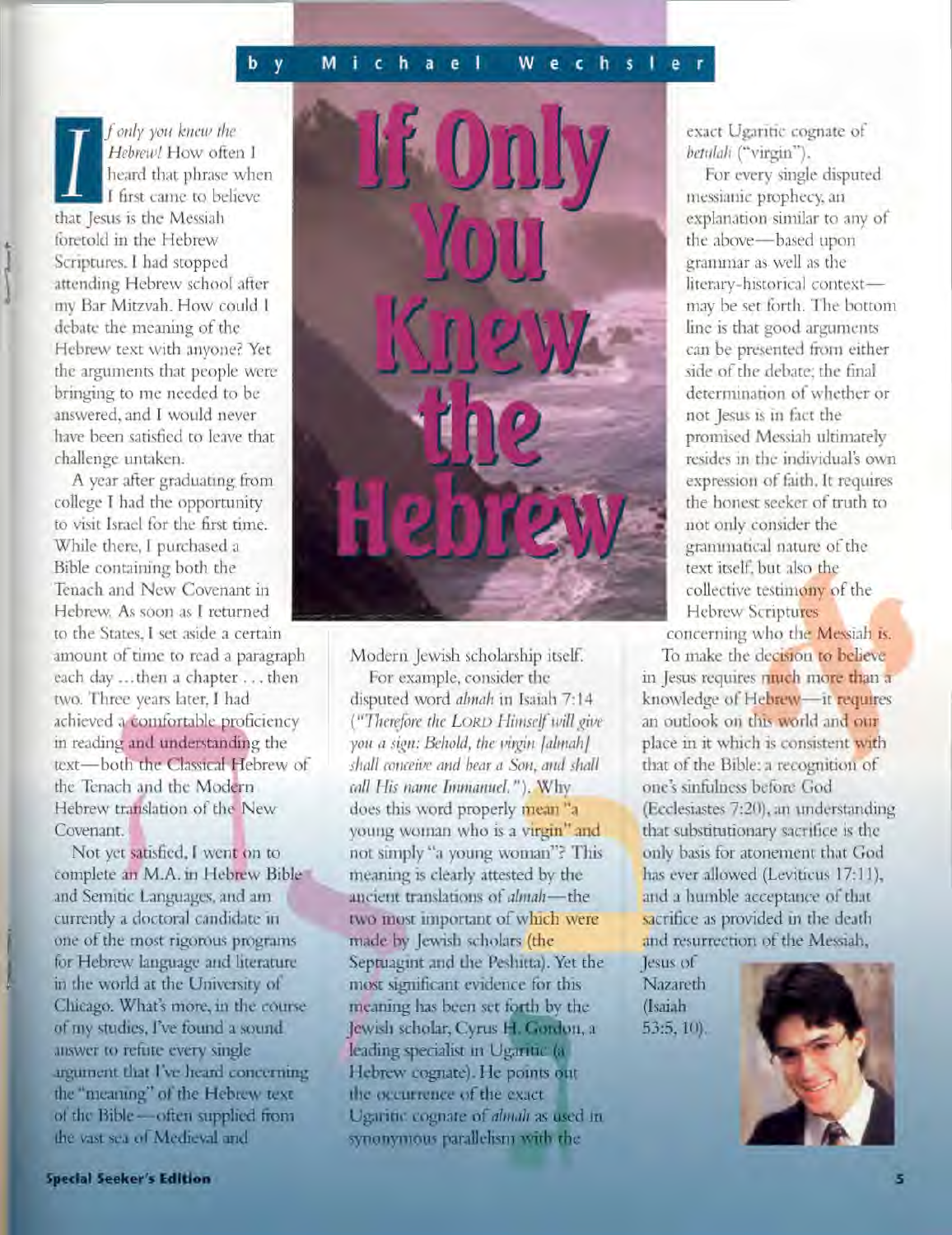



*Chosen People Ministries has been taking the love of the Messiah to Jewish people worldwide since 1894.* 

For more information or to receive additional copies of this edition of *The Chosen People* newsletter, write to:

Chosen People Ministries 1300 Cross Beam Drive Charlotte, NC 28217 In Canada write to: Box 897 Station B North York, ON M2K 2R1 www.chosen-people.com

## b A I a n S h o r Is it Reasona to Be Jewis and Believe. in Jesus? 4zA ,14.• ,

I f you're curious enough to read<br>beyond the title of this piece,<br>there's a good chance that<br>you're either on some mode of beyond the tide of this piece, there's a good chance that public transportation with nothing better to do, or else genuinely interested, perhaps even in spite of yourself; in questions relating to God, the supernatural, and your own place in the grand scheme of things.

#### **The Road to Self-Discovery**

Either way, if you': think the reasoning process can actually bring us into some deeper knowledge of what and who we are, you're already closer to the

> discovery than you might think. Why? Because the faculty of reason itself begins with the

**<sup>41</sup>11110-** 

notion that the universe somehow hangs together with a measure of consistency, and that there is an external reality that provides a point of reference in relation to which we discover ourselves. Only within such a framework does the possibility of meaning arise.

If you truly believe that the universe is nothing more than quarks, neutrinos, atoms and molecules whirling blindly about, and that your own consciousness is, by the merest luck, the fortunate (or unfortunate) combination of amino acids bumping up against each other, then there is little more to say. Such a view of life disposes of the possibility that life has any meaning whatsoever beyond the short duration of physical existence. Here today, gone tomorrow!

If however the laws of nature, or the existence of beauty and the capacity to appreciate it, or any of a thousand other things open to you the possibility of a Creator who stands iii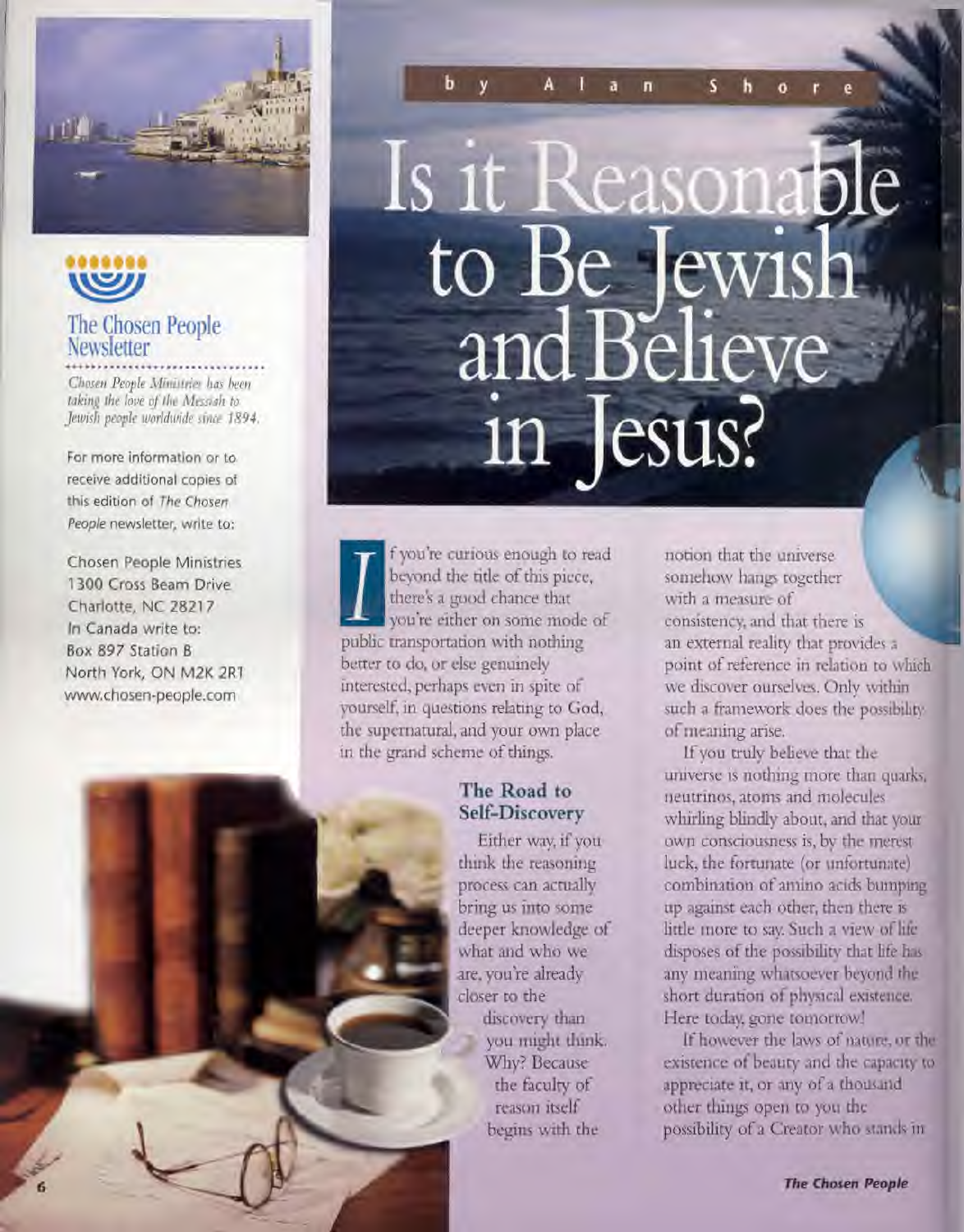relation to creation, then you are not far from agreement with the first book of the Bible: "In the beginning God created the heavens and the earth."

#### **Respecting Each Other's Differences**

So far, so good, and so what, you might be saying. Belief in God is a tenet of any number of religious faiths. Why all this additional stuff about Jesus? Why can't we just believe in God, respect each other's differences, and leave it at that? And, if you happen to be Jewish,

you might add that as a Jew you are unwilling, for any number of reasons, to even consider the question of whether Jesus is the fulfillment of that distinct brand of Jewish hope our people have borne for so many centuries.

#### **A Cosmic Tinkerer**

Consider this. What God would be content merely to create? Would not such a God be not much more than a cosmic tinkerer? The uniqueness of the message of the Bible is that it unfolds the story of a God who is not content merely to create, but who also loves the creation. The central message of the Bible is that God has summoned creation and humanity into a relationship characterized by the wholeness and peace embodied by the Hebrew word Shalom—a peace that springs not from some temporary condition of well being, but is rather rooted in the unceasing love that God extends to us. The

promises God gave to Abraham, Jacob, Moses and David affirm and reaffirm God's love for the Jewish people and all humanity.

#### **The Scars of Failure**

Yet there is something deeply amiss. Human beings, individually and collectively, bear the responsibility of our failure to love one another, and the scars are evident. And here again, the Bible displays the most profound diagnosis of our illness. We have failed, and we stand in need of nothing less than God's forgiveness. But the Bible does not merely spell out the cause and the nature of our ills. It also prescribes our cure.

#### **Finding the Cure**

Squarely within the context of Jewish history, God brings a Messiah into human history. Taking up the threads of an already existing relationship with the Jewish people, God comes to us.



arrives to fulfill the promise of restoration not only for Israel, but the world.

#### **Jesus the Jew**

Is it reasonable for a Jew to believe that Jesus is the Messiah? Only if it is reasonable to be a Jew. The writers of the New Testament took pains to portray

Jesus as a Jew—a Jewish Messiah with a uniquely Jewish message rooted in the prophetic tradition of the Jewish people, teaching in a distinctly Jewish manner. The underlying fact they stressed again and again was that while God was acting in a somewhat unexpected way, those who waited with expectation would recognize God's presence when it finally arrived.

#### Mysterious but not Irrational

This implies that God has placed in human beings, Jewish or otherwise, the capacity to recognize truth when it comes to us. Faith may be mysterious, but it is not irrational. It is reasonable. But it requires of us the willingness to put aside our presuppositions of what can or cannot be true when it comes to the things of God. The risk involved is that we may find something unexpected. But when has the expected ever had the power to compel? And it is the compelling quality of the message of the good news of God that has drawn people from all races, cultures and backgrounds since the very beginning.

Don't take our word for it. Make an experiment. Do as the author of the Psalms suggests: *"Taste and see that the LORD is good."* Then draw your own conclusions. Try reading these verses in the Bible: Psalm 19; Isaiah 53; Romans 3:23, 5:8, 6:23, 10:9-10.

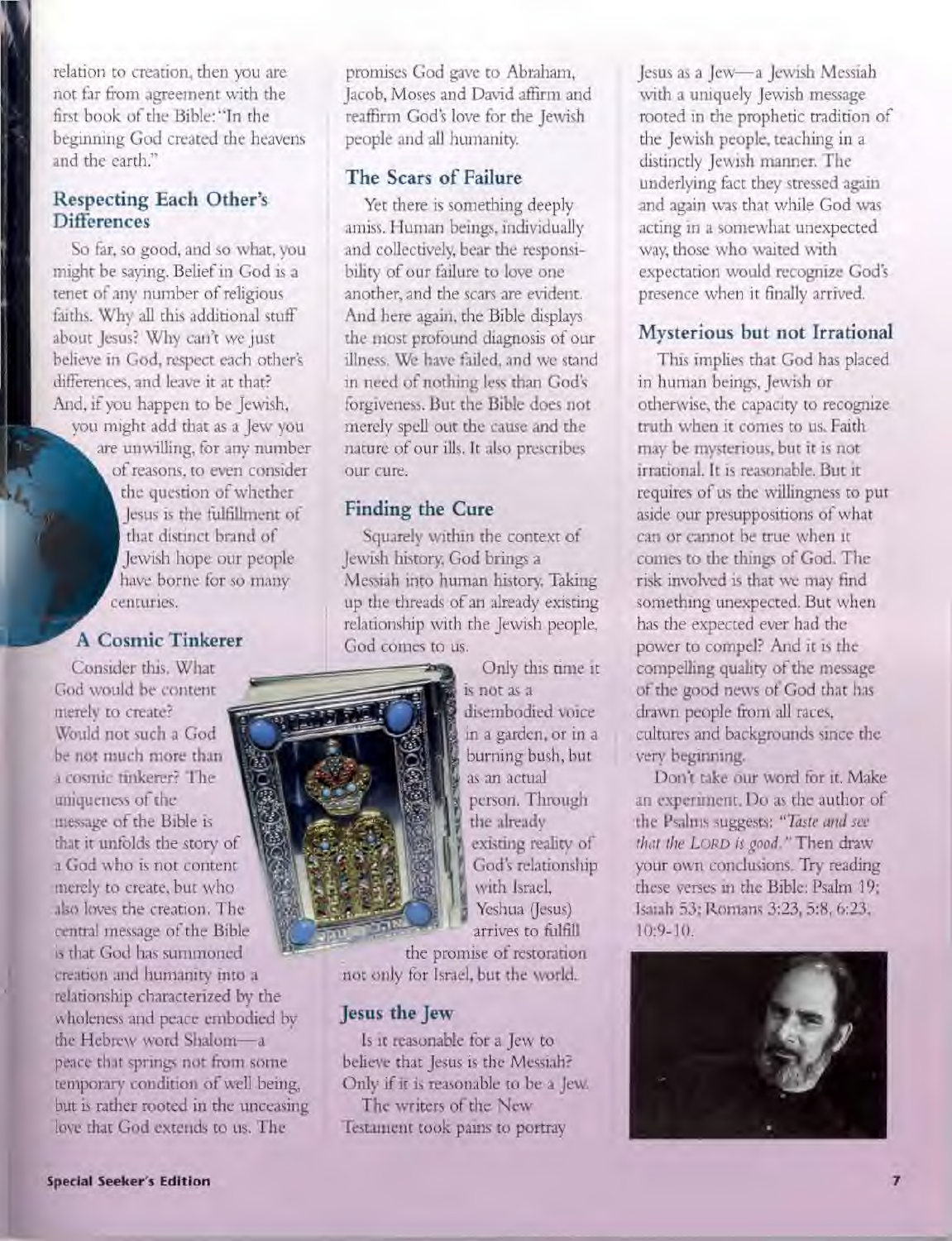## **40D\ 1114[ TO**

#### by Stuart Migdon

<sup>I</sup>was raised in a Reform Jewish home one generation removed from Orthodox Judaism. Although discussions about God rarely took place *in* my house, I was always encouraged by my parents to go to temple for Yom

Kippuff and Rosh Hashanah services. l'grew up, fast, got married at a young age find between the ,ages of eighteen and thirty I spent most of my time working to get ahead, first in college, and then in business.

In my late twenties I persisted in getting an appointment with the number one salesman of a very large insurance company to learn anything I could about how he achieved success. At the end of the meeting, this salesman asked me if I believed in God. I remember answering very quickly, "I think so, I'm not sure, I'm Jewish." He then told me that he prays before each sales presentation, and he asked me whether I ever read the Bible. I couldn't believe that he actually prayed before each sales presentation, and I was even more surprised when he reached under

his desk and handed me a Bible. I was now thirty-two years old, married to a wonderful woman for fourteen years, with two great children. I should have been thrilled with my life. Yet the enthusiasm and passion for my business was fading, and I was scared. About this time I was on an appointment to visit with the treasurer of a very large company to discuss various insurance opportunities. When I walked into Sal's office, I saw a Bible on his desk! I immediately asked him why. He told me he was a born-again Christian, and that he would soon be leaving his lucrative job to dedicate full time service to God. After some discussion Sal

asked me if I could believe that Jesus is the Jewish Messiah. ( replied that it was easier for me to believe that I was a female than to believe that Jesus is the Jewish Messiah. After much persuasion, I finally let Sal pray for me, and I quickly left his office. Little did I know then that God was working on me, and stirring up my insides.

About a month later, Sal invited me to his church for a special service to ordain him as pastor of his congregation. Although reluctant to go, I also felt a sense of child-like anticipation. I was very moved by the service, and I felt a real sense of peace and happiness from the people worshipping God. I knew something was different about them, and I told Sal how I felt. He suggested I call an individual who believed Jesus is the Jewish Messiah. I did so, and we met one evening over dinner. We discussed how Jewish the New Testament was, that Jesus was Jewish, that his Hebrew name was Yeshua, how he fulfilled so many Old Testament prophecies and why he had to die for my sins. For so many years I had been told that my Jewish people were waiting for the Messiah to come. Much to my amazement I became convinced that Jesus is the Jewish Messiah.

Suddenly life made sense, and I instantly felt an inner peace and joy that was overwhelming. I finally understood that there is a God, that he loves me, that he wants to be part of my life and that there is life after we leave this world—eternal life with God.

| Address<br>Name<br>Phone<br>Stare Zip<br>City<br><b>OTSAN</b><br>Chosen People Ministries . 1300 Cross Beam Drive, Charlotte, NC 28217 . OR IN CANADA . Box 897 Station B, North York, ON M2K 2R1 | □ Please send me more information about Yeshua the Messiah.<br>Il am Gentile. Il believe in Yeshua.<br>I I am Jewish. |  | I do not believe in Yeshua. | MAC1 |  |
|---------------------------------------------------------------------------------------------------------------------------------------------------------------------------------------------------|-----------------------------------------------------------------------------------------------------------------------|--|-----------------------------|------|--|
|                                                                                                                                                                                                   |                                                                                                                       |  |                             |      |  |
|                                                                                                                                                                                                   |                                                                                                                       |  |                             |      |  |
|                                                                                                                                                                                                   |                                                                                                                       |  |                             |      |  |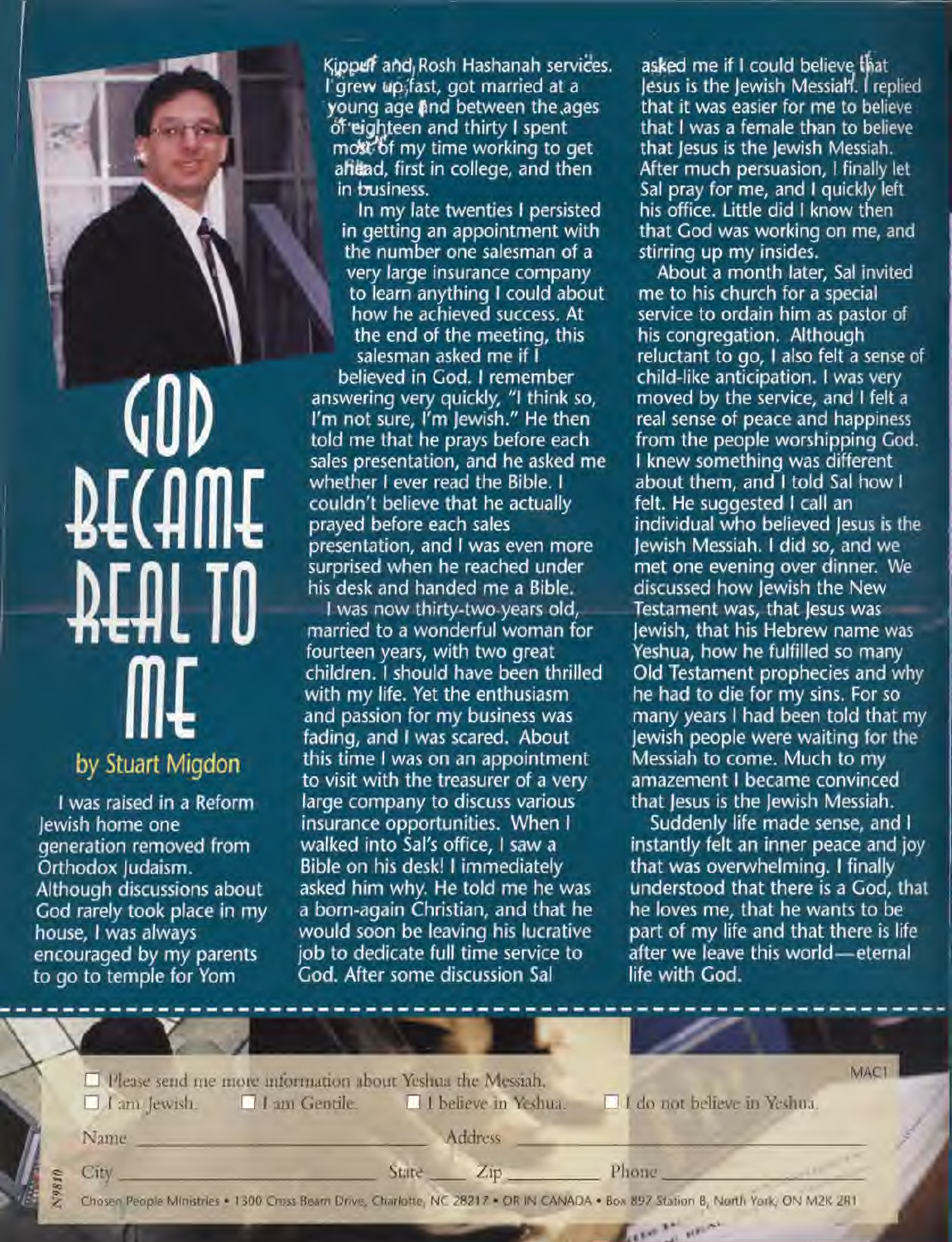**materials to help you share the Gospel with your Jewish friends and also some materials that you can give directly to them if they want to go beyond reading this newsletter.** 

**I want to thank you for caring about your Jewish friends and neighbors. May I remind you of the words of the Apostle, who wrote:** *"I say then, have they stumbled that they should fall? Certainly not! But through their fall, to provoke them to jealousy, salvation has come to the Gentiles"* **(Romans 11:11). We believe that Jews and Gentiles who love the Lord can have an effective ministry to their Jewish friends.** 

**I also want to thank you for your faithful prayers and support. We are trusting the Lord to provide the funds needed to print and mail many thousands of our evangelistic newsletters. Your generous gift this month will help provide materials for those who cannot support us financially, but want to pass along copies of this special edition to their Jewish friends. Thank you again for caring for Chosen People Ministries and for the salvation of the Jewish people.** 

**Shalom!** 

**Mitch Glaser** 

President

| Enclosed is my gift of \$__________ to help you reach Jewish people for the Lord. EVANG                                                                                                                                                                                                                              |         |                         |
|----------------------------------------------------------------------------------------------------------------------------------------------------------------------------------------------------------------------------------------------------------------------------------------------------------------------|---------|-------------------------|
| My Name                                                                                                                                                                                                                                                                                                              |         |                         |
| City City and the City of the City of the City of the City of the City of the City of the City of the City of the City of the City of the City of the City of the City of the City of the City of the City of the City of the                                                                                        |         | State Zip Phone         |
|                                                                                                                                                                                                                                                                                                                      |         |                         |
| Please send my Jewish friend a copy of this Special Seeker's Edition of The Chosen People newsletter.<br>Please send my Jewish friend a free subscription to The Shepherd of Israel evangelistic newsletter.                                                                                                         |         |                         |
|                                                                                                                                                                                                                                                                                                                      |         | $\Box$ open to the Lord |
| My Jewish friend is: $\Box$ a believer in Jesus $\Box$ not yet a believer in Jesus<br>Name and the contract of the contract of the contract of the contract of the contract of the contract of the contract of the contract of the contract of the contract of the contract of the contract of the contract of the c | Address |                         |

Clip and return this coupon